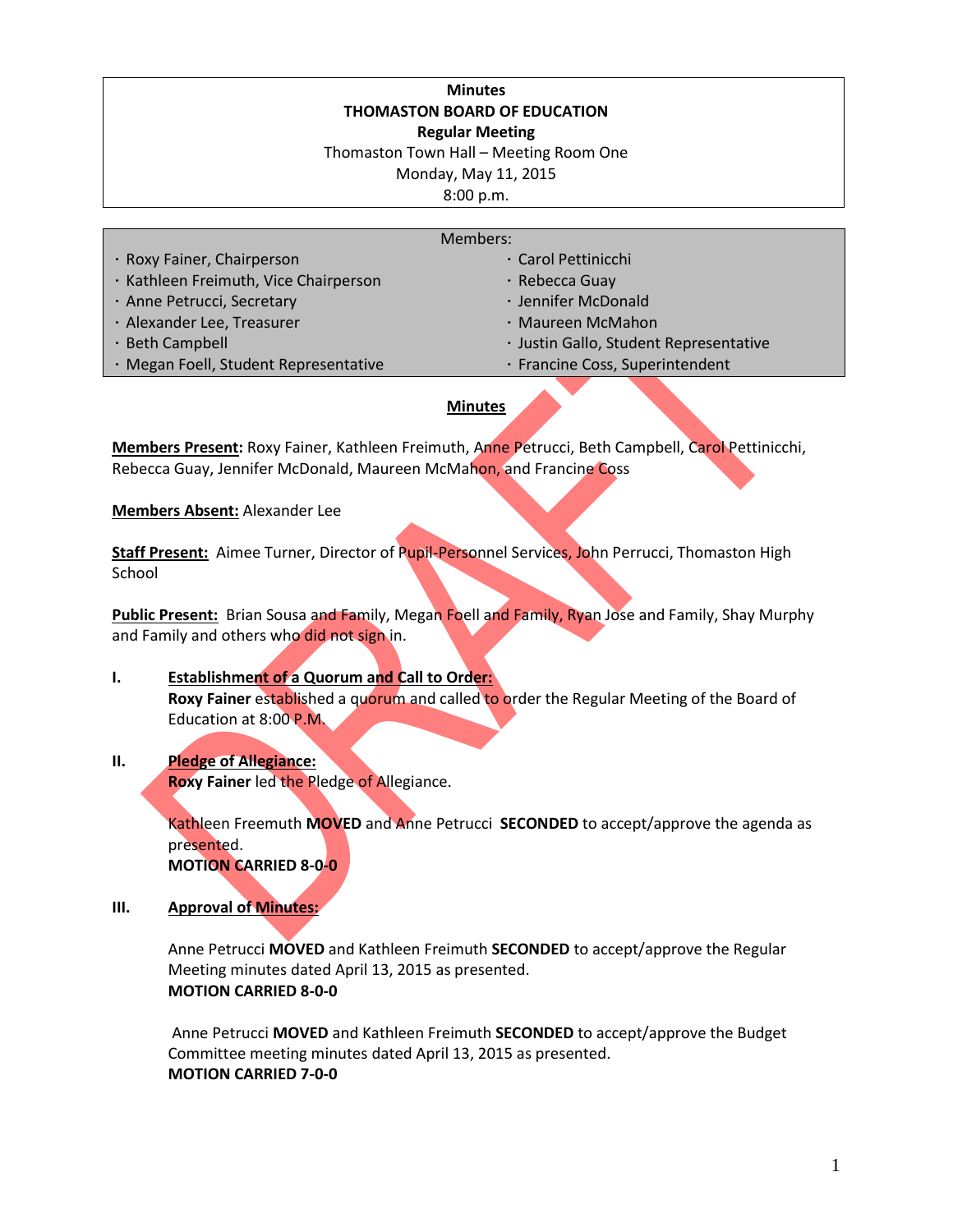Anne Petrucci **MOVED** and Kathleen Freimuth **SECONDED** to accept/approve the Policy Committee meeting minutes dated April 13, 2015 as presented. **MOTION CARRIED 7-0-0**

### **IV. Student Representatives:**

Student Representatives **Megan Foell** and **Justin Gallo** reported on the following topics

- *Academics:*
	- o Students have begun to prepare for SBAC and NWEA tests.
	- o National Honor Society induction took place on April 21, 2015.
	- o Recent Advanced Placement testing motivated students to work hard at earning their college credits.
	- o Academic Honors Night will be held on June 2, 2015.
- Clubs:
	- o Interact Club is busy planning for the THS Talent Show which will take place on June 4, 2015
	- o Student Council is currently collecting prize baskets and planning the Mr. THS Pagent which will take place on May 29, 2015
	- o Sage Club has fundraising for their future endeavors by selling homemade hand scrubs and soap.
- *Athletics:*
	- o Athletic Teams have been working hard to do their best for Berkshire League and State's.
	- o The Track team will be competing in the Berkshire League Championshiops at Litchfield High School on May 16, 2015.
	- o Over the next few weeks other team's will be participating in their Berkshire League Tournaments.
	- o The Girls Softball Team is currently undefeated.
- *Special Events:*
	- o The Glow-in-the-Dark Ultimate Frisbee tournament held at the High School on May 8, 2015 was a great success. The event generated revenue for National Honor Society and was a good time for all who attended.

Kathleen Freimuth **MOVED** and Rebecca Guay **SECONDED** to accept/approve the May 11, 2015 Student Representative Report as presented. **MOTION CARRIED 8-0-0**

## **V. Recognitions:**

**Roxy Fainer** recognized Brian Sousa for his accomplishments and recent recognition as the May Rotary Student of the Month and presented him with a small token of appreciation.

**Roxy Fainer** recognized, Megan Foell, Ryan Jose and Shay Murphy for their accomplishments and recent Student Leadership recognition by Connecticut Association of Boards of Education (CABE). The student's also were presented with a CABE Leadership Certificate and a small token of appreciation from the Board of Education.

Connor Dunn not present

## **VI. Superintendent's Report:**

- A. Roof Inspection Reports
- B. Waterbury Arts Magnet School (WAMS) Lottery
- C. Third Marking Period Honor Roll
- D. Worhunsky Transportation Letter
- E. CABE Employee Relations Workshop
- F. Enrollment
- G. Administrator's Reports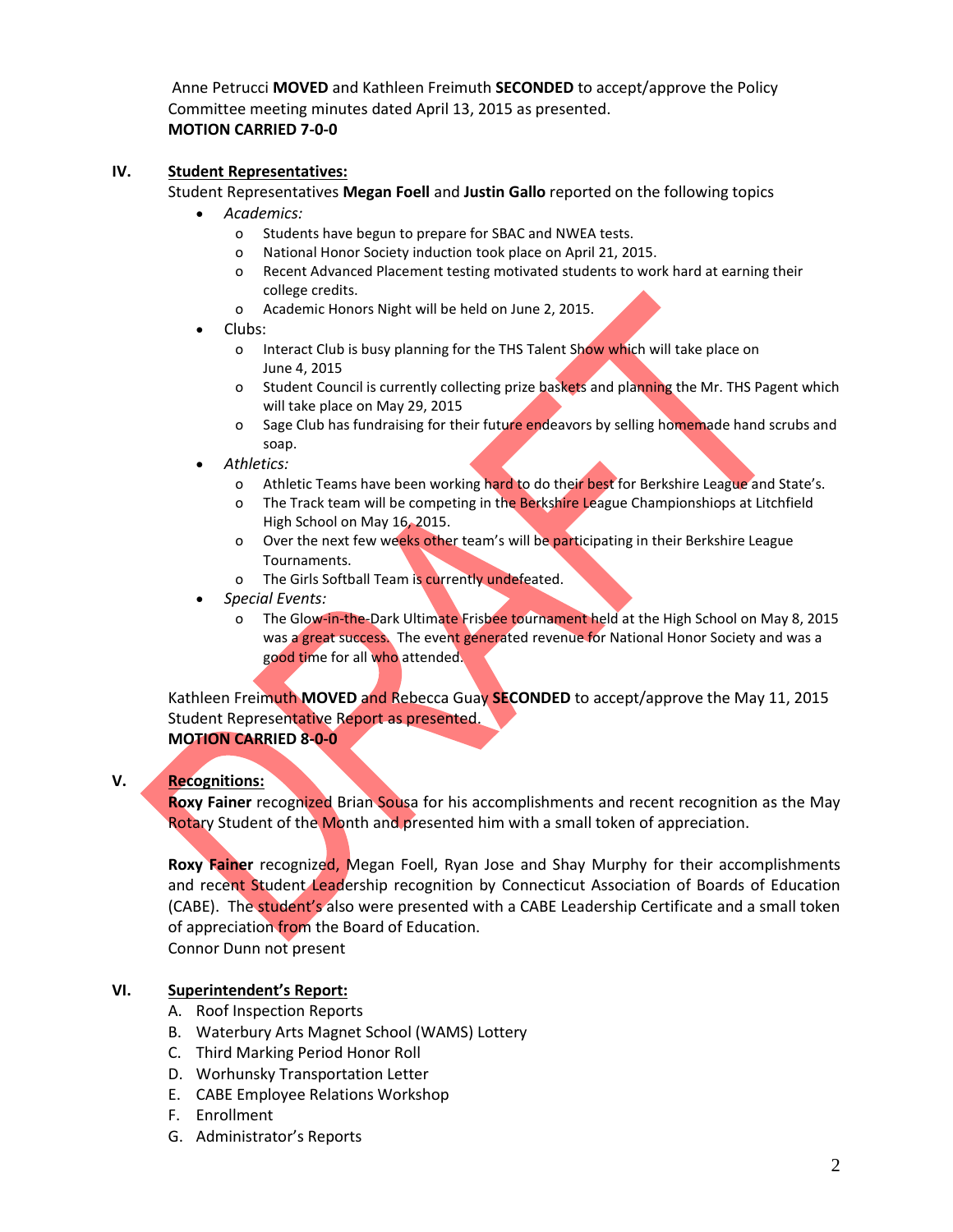H. 2015-2016 Professional Development and Evaluation Plan

**Francine Coss** asked the Board of Education consider taking action on the 2015-2016 Professional Development and Evaluation Plan.

Kathleen Freimuth **MOVED** and Jennifer McDonald **SECONDED** to accept/approve the 2015- 2016 Professional Development and Evaluation Plan as revised by Professional Development and Evaluation Committee (PDEC)

## **MOTION CARRIED: 8-0-0**

#### **Discussion:**

**Roxy Fainer** asked who would be repairing the leaks at the High School. **Francine Coss**  explained that if it is determined that the leaks were caused by the contractor then the contractor would be responsible, but otherwise it would be a District expense.

**Francine Coss** explained the contents of the letter from Worhunsky Transportation Company's Attorney letter relayed that the sale of the company had not taken place yet. **Anne Petrucci** asked if there had been any interruption in transportation service as a result. **Francine Coss** explained that there had not been any interruption.

**Francine Coss** commented that Board Members will receive the answer to their questions related to the PTO Pack Meeting comments related to SBAC in their Newsletter this week.

- I. Personnel
	- a. New Hires/Transfers/Resignations:
		- *Diane Aniki, Nurse Coordinator, District, effective 2015/2016 School Year*
		- *George Newsome, Hazardous Material/Asbestos Coordinator, District, effective 2015/2016 School Year*
		- *Cindy Sabalcik, Grade 1 Teacher, Black Rock School, voluntary transfer effective 2015/2016 School Year*
		- *Andrea Burnell, Extended School Year (ESY)Teacher, Black Rock School, effective July 6, 2015 through July 30, 2015*
		- *Penelope Fox, Extended School Year (ESY)Paraprofessional, Black Rock School, effective July 6, 2015 through July 30, 2015*
		- *Amanda Serenson, Extended School Year (ESY)Teacher, Black Rock School, effective July 6, 2015 through July 30, 2015*
		- *Chantal Grenier, Paraprofessional, Black Rock School, resignation effective May 22, 1015*
		- *Jennifer Ewart, Athletic Director, District, resignation effective June 30, 2015*

Anne Petrucci **MOVED** and Kathleen Freimuth **SECONDED** to accept/approve New Hires, Transfers, and Resignations as presented. **MOTION CARRIED 8-0-0**

### **Discussion:**

**Roxy Fainer** asked about Andrea Burnell's appointment and its relation to her layoff. **Francine Coss** explained that this position is a summer school position not a permanent position.

- b. Curriculum Writer Assignments:
	- *Diana Jonas, Math Curriculum Writer, Grade 1*
	- *Jean Nolte, Math Curriculum Writer, Grade 4*
	- *Mark Olsen, Math Curriculum Writer, Grade 9*
	- *Christopher McMullen, Forensics Curriculum Writer, High School*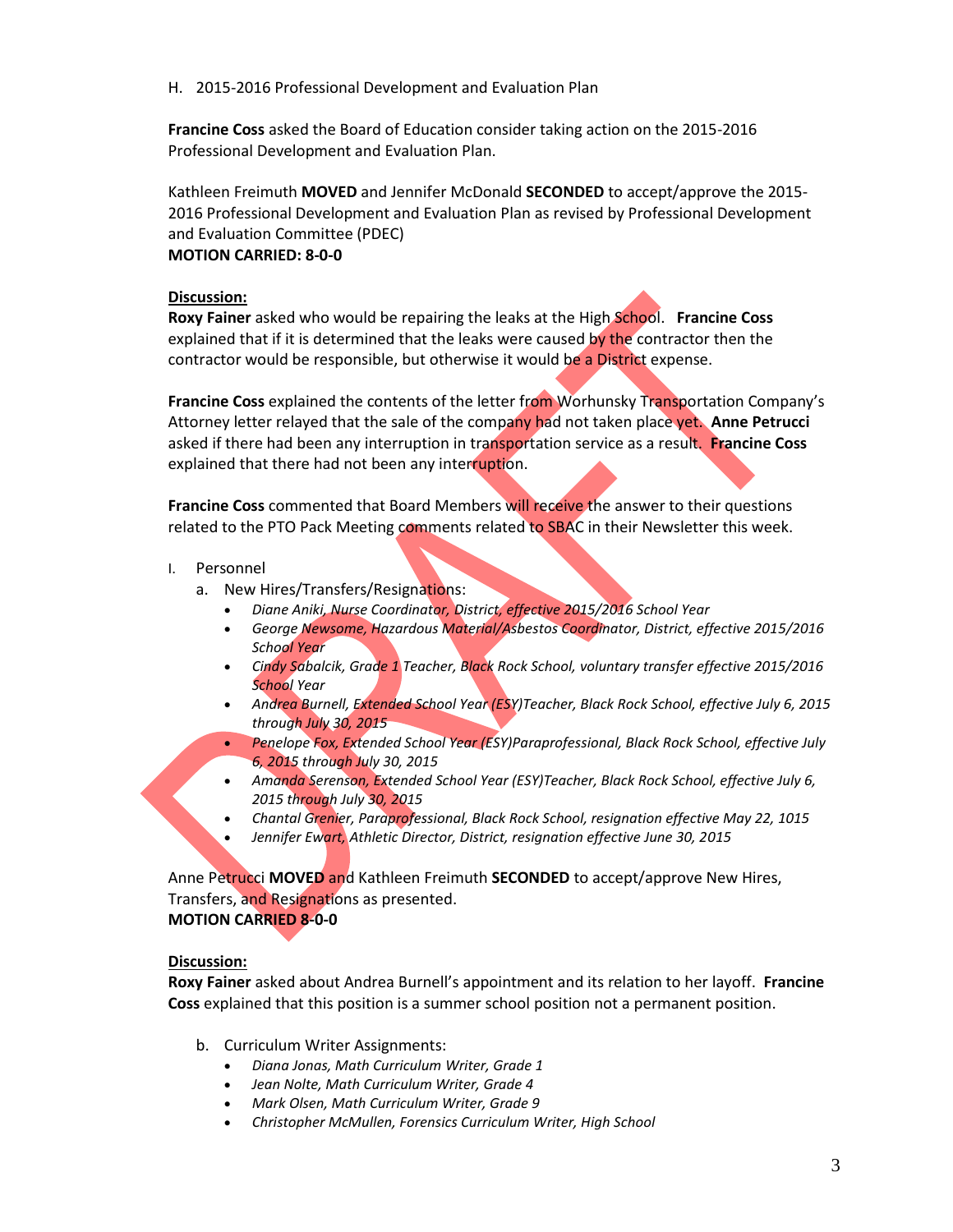**Francine Coss** explained that the stipend amount for the Curriculum Writer positions was calculated based on the number of hours that it should take to write the curriculum at BA1 rate of pay. Additionally, she explained the process and timeline for the writing of the curriculum.

**Carol Pettinicchi** asked what grade levels the Forensics course would it be available to. **John Perrucci** responded that Forensics would be an elective class primarily for  $11<sup>th</sup>$  and  $12<sup>th</sup>$  graders.

**Beth Campbell** asked how the candidates for the curriculum writing positions had been chosen. **Francine Coss** explained that the positions were posted internally for interested Certified Staff to apply and that Alisha DiCcorpo, Director of Curriculum and Assessment was reviewing the applications.

Kathleen Freimuth **MOVED** and Carol Pettinicchi **SECONDED** to accept/approve Curriculum Writers as presented. **MOTION CARRIED 8-0-0**

### **VII. Committee Reports:**

- A. Budget Audit Committee Reports:
	- 1. Reports:
		- a. Business Report
			- *Special Education Tuition Rates*
			- *Naugatuck Valley Community College Contract*
			- *Effective School Solutions Contract 2015-2016*
			- *IDEA Special Education and PreSchool Education Grant*
			- *Special Education Excess Cost Reimbursement Rate 2014-2015*
			- *Responses to Board of Finance Budget Questions*

#### **Discussion:**

**Francine Coss** explained that sample Special Education rates had been discussed during the April meeting and that this month Aimee Turner, Director of Pupil-Personnel Services has provided proposed rates. It would be helpful to have Special Education Rates available and approved for the start of the Alternative School Program. Additionally, she asked the Board to consider taking action on the Special Education rates if not at this meeting then in the next month.

**Francine Coss** explained the need to take action regarding the Superintendent signing of the Naguatuck Valley Community College and the Effective School Solutions contracts prior to the passing of the 2015/2016 Budget.

**Francine Coss** explained the Special Education Excess Cost Rate for 2014/2015 school year. Specifically, she explained the reasoning for the 80% reimbursement rate for the 2014/2015 school year.

**Francine Coss** explained that responses to the Board of Finance Budget questions regarding the 2015/2016 school year were answered within the Excel Budget spreadsheet and submitted to the Board of Finance for review. Additionally, she encouraged Board Members to review the document.

- b. Finance Report:
	- *2014 - 2015 Financials*
	- *2014-2015 Budget Projection*
	- *Grant Report*
- *Transfers*
- 2. Action Items: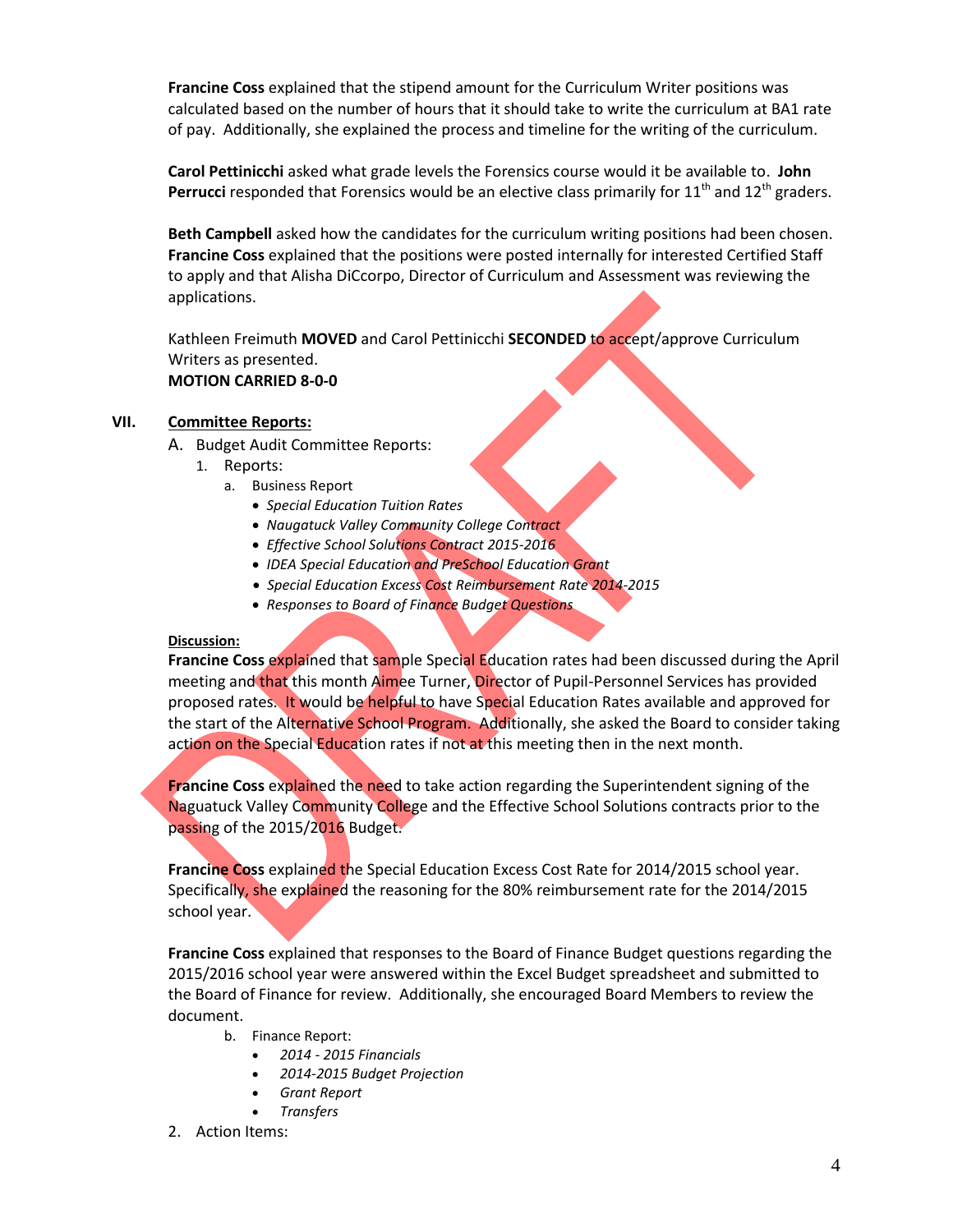a. Business and Finance Report

Kathleen Freimuth **MOVED** and Jennifer McDonald **SECONDED** to accept/approved Monthly Business and Financial Report, Expenditures, and Transfers as presented. **MOTION CARRIED: 8-0-0**

Kathleen Freimuth **MOVED** and Beth Campbell **SECONDED** to allow the Superintendent to sign contracts for Naugatuck Valley Community College and Effective School Solutions prior to budget being passed.

### **MOTION CARRIED: 8-0-0**

#### **Discussion:**

**Board of Education Members** had discussion regarding the signing of the Naugatuck Valley Community College and Effective School Solutions contracts prior the approval of the 2015/2016 school year Budget. Specifically, regarding what the ramifications would be if there were cuts to the proposed Budget. **Francine Coss** explained that if the contracts were signed that the District would be obligated to follow through with their commitment. Additionally, she indicated that any cuts to the proposed 2015/2016 school year Budget would be in other areas of the Budget and these programs would not be affected.

**Beth Campbell** asked if the District received reimbursed for Magnet School Transportation. **Francine Coss** explained that the District does receive partial reimbursement and that there is also a Grant for transportation.

**Rebecca Guay** asked how many students are interested in Naugatuck Valley programs. **Francine Coss** explained that a survey was conducted and approximately 40 students expressed interest in the programs. She assured the Board that they wouldn't commit to a contract unless there was enough student interest.

**Maureen McMahon** asked what courses would be offered through the program. **Francine Coss**  responded that initially they would be offering courses for Certified Nurse Aide (CNA) and Emergency Medical Responder (EMS).

Kathleen Freimuth **MOVED** and Beth Campbell **SECONDED** to approve Special Education rates for the 2015-2016 school year. **MOTION CARRIED: 8-0-0**

### **Discussion**

**Francine Coss** explained the breakdown of the Special Education rates and how we would utilize the rates.

- B. Policy Committee:
	- 1. Presentation:
		- *Kristin Raymond, Policy 6146 – Graduation Requirements*
	- 2. Read Items:
		- *Policy Audit Series 2000 - Second Read*

**Anne Petrucci** provided a recap of the Policy Committee Meeting. Additionally, she explained that the Policy Audit Series 2000 would progress to an action item for the June 8, 2015 Board of Education Meeting.

**Public Participation:**